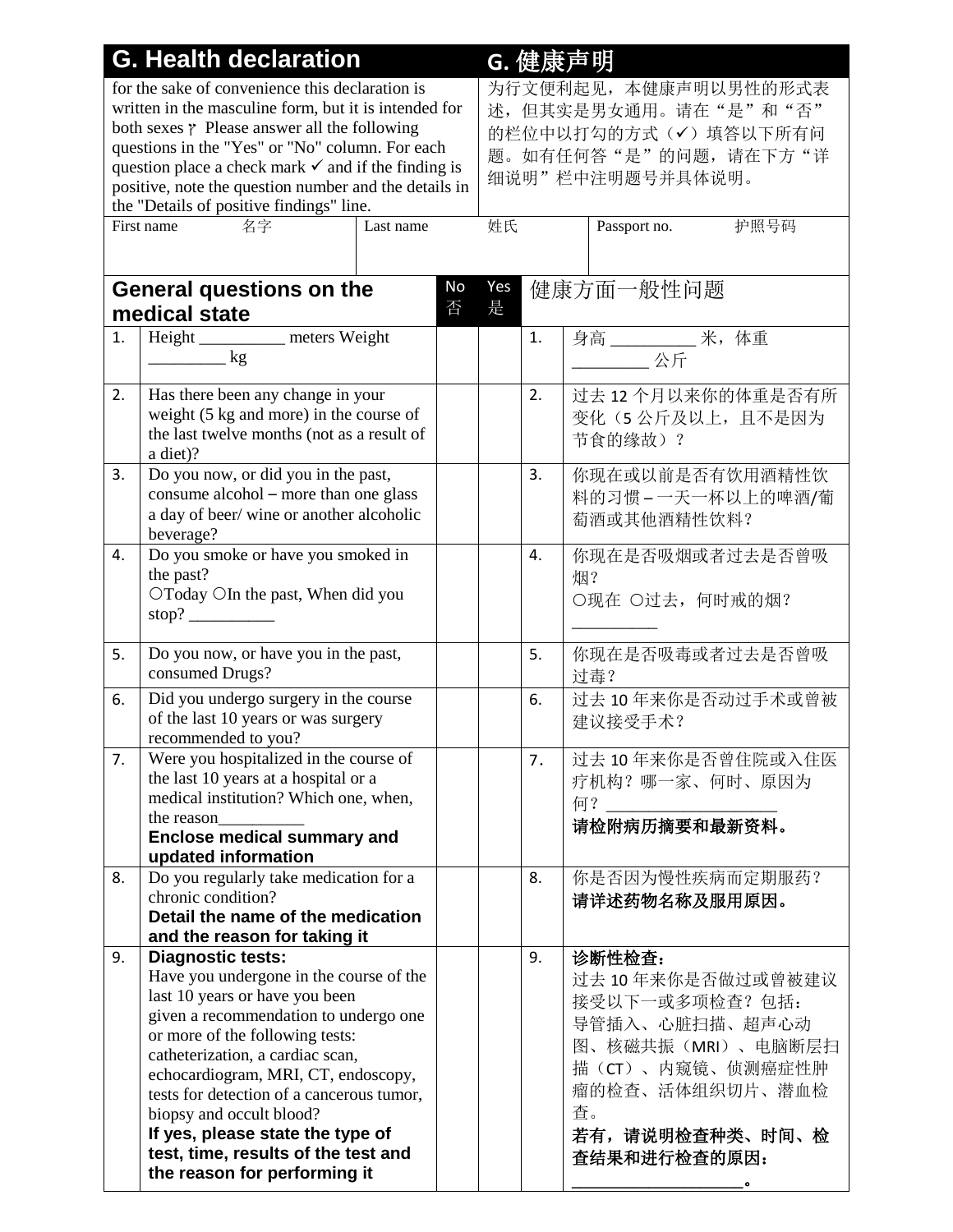|                                                   | <b>Questions about diseases</b> Were you                                                                                                                                                                                                                                                                              |  |                   | 疾病方面的问题 你是否曾被诊断出下列疾                                                                                 |  |  |  |  |
|---------------------------------------------------|-----------------------------------------------------------------------------------------------------------------------------------------------------------------------------------------------------------------------------------------------------------------------------------------------------------------------|--|-------------------|-----------------------------------------------------------------------------------------------------|--|--|--|--|
| ever diagnosed with the diseases and/or disorders |                                                                                                                                                                                                                                                                                                                       |  | 病和/或障碍和/或健康方面的问题? |                                                                                                     |  |  |  |  |
|                                                   | and/or medical problems listed below?                                                                                                                                                                                                                                                                                 |  |                   |                                                                                                     |  |  |  |  |
| 10.                                               | Heart and blood Heart disease,<br>angina pectoris, myocardial infarction,<br>arrhythmias, heart valve problems,<br>congenital heart disease,<br>cardiomyopathy or pericardial<br>disorders. High blood pressure, blood<br>vessel, blood clots, varicose roses,<br>circulation problems, narrowing of the<br>arteries. |  | 10.               | 心血管: 心脏病、心绞痛、心肌梗<br>死、心律不整、心脏瓣膜问题、先<br>天性心脏病、心肌病或心包疾病。<br>高血压、血管、血栓、静脉曲张、<br>循环问题、动脉狭窄。             |  |  |  |  |
| 11.                                               | The nervous system and the                                                                                                                                                                                                                                                                                            |  | 11.               | 神经系统和脑部:多发性硬化症、                                                                                     |  |  |  |  |
|                                                   | <b>brain</b> Multiple sclerosis, muscular<br>dystrophy, paralysis, spasms<br>(epilepsy), T.I.A, stroke, brain<br>hemorrhage (c.v.a), tremor, ataxia,<br>Parkinson.                                                                                                                                                    |  |                   | 肌营养不良症、麻痹、痉挛(癫<br>痫)、短暂性脑缺血发作(小中<br>风)、中风、脑溢血(脑血管意<br>外)、震颤、共济失调、帕金森氏<br>症。                         |  |  |  |  |
| 12.                                               | Diagnosed mental disorders and<br>attempted suicide                                                                                                                                                                                                                                                                   |  | 12.               | 被诊断出有精神疾病或曾企图自<br>杀。                                                                                |  |  |  |  |
| 13.                                               | Respiratory system Asthma,<br>chronic bronchitis, emphysema,<br>tuberculosis, hemoptysis, repeat<br>respiratory tract infections.                                                                                                                                                                                     |  | 13.               | 呼吸系统:气喘、慢性支气管炎、<br>肺气肿、肺结核、咳血、反复呼吸<br>道感染。                                                          |  |  |  |  |
| 14.                                               | <b>Gastrointestinal tract and liver</b><br>Ulcer (gastric or duodenal ulcers),<br>heartburn, chronic inflammatory<br>intestinal infection, gastrointestinal<br>bleeding, hemorrhoids, rectal<br>problems, chronic liver disease,<br>hepatitis, gallstones, pancreatitis,<br>hepatitis (viral or otherwise).           |  | 14.               | 胃肠道及肝脏: 溃疡(胃溃疡或十<br>二指肠溃疡)、胃灼热、慢性炎症<br>性肠道感染、胃肠道出血、痔疮、<br>直肠问题、慢性肝病、肝炎、胆结<br>石、胰腺炎、肝炎(病毒或其他类<br>型)。 |  |  |  |  |
| 15.                                               | Kidneys and urinary tract Kidney<br>stones, kidney infections, urinary<br>tract defects, blood or protein in the<br>urine, renal cysts, renal dysfunction,<br>Prostate.                                                                                                                                               |  | 15.               | 肾脏和尿路:肾结石、肾脏感染、<br>尿路畸形、血尿或蛋白尿、肾囊<br>肿、肾功能异常、前列腺问题。                                                 |  |  |  |  |
| 16.                                               | <b>Metabolic and endocrine</b><br>diseases Diabetes, thyroid disorder,<br>adrenal disorder, kidney cysts, pituitary<br>and other glands, high blood lipids<br>(cholesterol, triglycerides).                                                                                                                           |  | 16.               | 代谢和内分泌疾病:糖尿病、甲状<br>腺疾病、肾上腺疾病、肾囊肿、脑<br>下垂体和其他腺体问题、高血脂<br>(胆固醇、甘油三酯)。                                 |  |  |  |  |
| 17.                                               | <b>Dermatology and Venereology</b><br>Syphilis, herpes, skin tumors, moles,<br>warts and/or infertility and/or fertility<br>problems.                                                                                                                                                                                 |  | 17.               | 皮肤病和性病:梅毒、疱疹、皮肤<br>肿瘤、痣、疣和/或不孕和/或生育<br>问题。                                                          |  |  |  |  |
| 18.                                               | Malignant diseases, malignant or<br>precancerous tumor/s, polyps Detail<br>the type and method of treatment<br><b>Enclose</b><br>reports and pathology                                                                                                                                                                |  | 18.               | 恶性疾病、恶性或癌前肿瘤(一或<br>多颗)、息肉。<br>请详述种类及治疗方法:                                                           |  |  |  |  |
| 19.                                               | Infectious diseases, autoimmune<br>diseases, polio, venereal diseases and<br>AIDS/HIV. Enclose medical<br>documents                                                                                                                                                                                                   |  | 19.               | 请检附报告和病理分析报告。<br>传染性疾病、自体免疫疾病、脊髓<br>灰质炎、性病和艾滋病/人类免疫缺<br>陷病毒。<br>请检附医学证明文件。                          |  |  |  |  |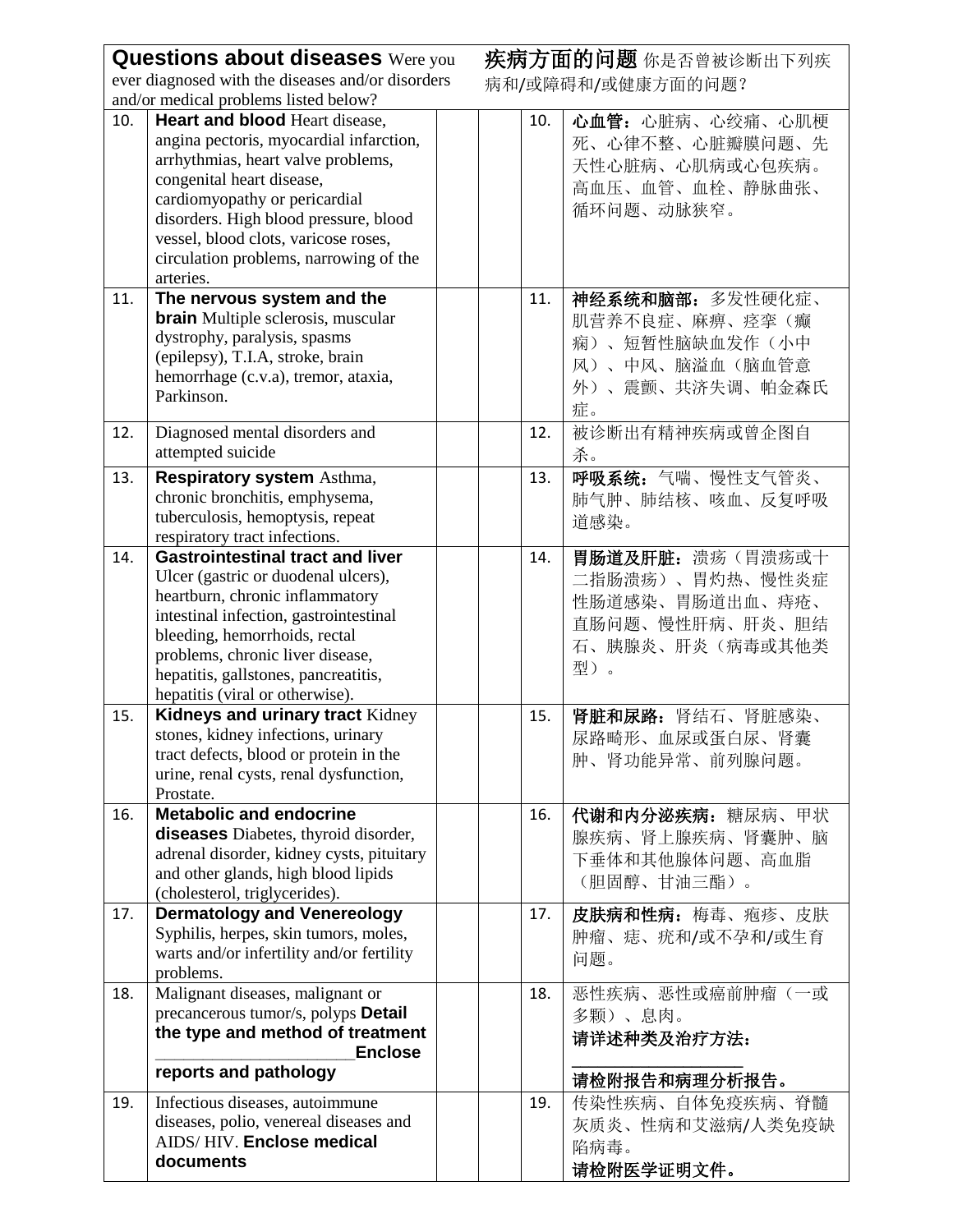| 20.<br>21.                                                                                                      | Joints and bones - arthritis,<br>rheumatism (Galt), neck or back pain,<br>herniated disc, dislocation of shoulder,<br>knee, bone disease.<br>Eyes - cataract, glaucoma, strabismus,<br>blindness, retinal disease, cornea<br>disease, visual disturbances, diopter<br>number.                                                                                                                                                                                                  |  | 20.<br>21. | 关节和骨骼: 关节炎、风湿病(肠<br>相关淋巴组织)、颈部疼痛或背<br>痛、椎间盘脱出、肩部脱臼、膝<br>盖、骨骼疾病。<br>眼部:白内障、青光眼、斜视、失<br>明、视网膜疾病、角膜疾病、视觉<br>障碍、屈光度。                                                       |  |  |  |
|-----------------------------------------------------------------------------------------------------------------|--------------------------------------------------------------------------------------------------------------------------------------------------------------------------------------------------------------------------------------------------------------------------------------------------------------------------------------------------------------------------------------------------------------------------------------------------------------------------------|--|------------|------------------------------------------------------------------------------------------------------------------------------------------------------------------------|--|--|--|
| 22.                                                                                                             | Otolaryngology (nose/ear/<br><b>throat</b> ) - ear recurrent or throat<br>infections, sinusitis, hearing disorders,<br>sleep apnea syndrome.                                                                                                                                                                                                                                                                                                                                   |  | 22.        | 耳鼻喉: 反复性耳部和喉部感染、<br>鼻窦炎、听觉障碍、睡眠呼吸中止<br>症。                                                                                                                              |  |  |  |
| 23.                                                                                                             | Hernia (hernia break) - of the<br>abdominal wall, groin, surgical scars,<br>navel and solar plexus. Medical<br>documents must be enclosed                                                                                                                                                                                                                                                                                                                                      |  | 23.        | 疝气: 包括发生于腹腔壁、鼠蹊<br>部、手术切口、肚脐和横膈膜的疝<br>气。<br>请检附医学证明文件。                                                                                                                 |  |  |  |
| 24.                                                                                                             | For women only: Do you suffer or have<br>you suffered from any women's<br>illnesses: irregular menstruation,<br>fertility problems, bleeding and breast<br>cysts, problems in the uterus and<br>ovaries, irregular findings in a<br>gynecological exam (such as PAP)?<br>Are you pregnant? What is the number<br>of fetuses?<br>Have you suffered from any problems<br>in previous pregnancies or in the<br>current pregnancy? Have you given<br>birth by a Caesarean Section? |  | 24.        | 此题仅由女性回答: 你现在是否或<br>者过去是否曾患有妇女疾病?包<br>括: 月经不调、生育问题、出血和<br>乳腺囊肿、子宫和卵巢问题、在妇<br>科检查(如宫颈涂片检查)中有异<br>常发现。<br>你现在是否怀孕? 所怀胎儿数<br>你在先前或在这次的怀孕中, 是否<br>曾发生任何问题?<br>你是否曾以剖腹方式生产? |  |  |  |
| <b>Details of positive findings</b><br>详细说明                                                                     |                                                                                                                                                                                                                                                                                                                                                                                                                                                                                |  |            |                                                                                                                                                                        |  |  |  |
| Signature of the<br>Insurance<br>被保险人姓名<br>Date<br>被保险人签名<br>日期<br><b>Insurance Candidate</b><br>Candidate name |                                                                                                                                                                                                                                                                                                                                                                                                                                                                                |  |            |                                                                                                                                                                        |  |  |  |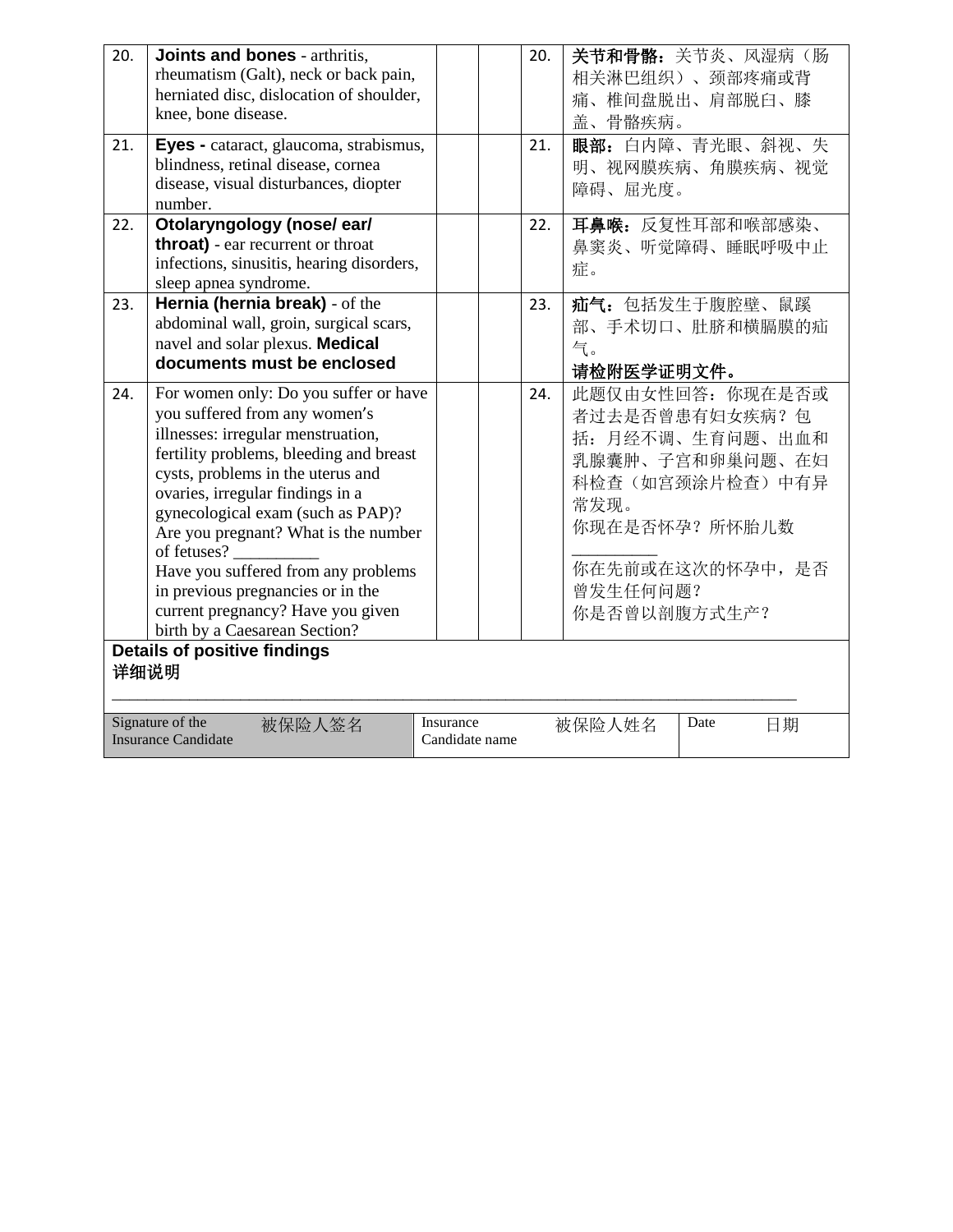| H. Receipt of all the information in<br>the Policy                                                                                                                                                                                                                                                                                                                                                                                                                                                                                                                                                                                                                                                                                                                                                                                                                                                                                                                                                                                                                                                                                                                                                                                                                                                                                                                                                                                                                                                                      | H. 收取所有有关本保险单的资讯                                                                                                                                                                                                                                                                                                                                                                                                                                                                                                                             |
|-------------------------------------------------------------------------------------------------------------------------------------------------------------------------------------------------------------------------------------------------------------------------------------------------------------------------------------------------------------------------------------------------------------------------------------------------------------------------------------------------------------------------------------------------------------------------------------------------------------------------------------------------------------------------------------------------------------------------------------------------------------------------------------------------------------------------------------------------------------------------------------------------------------------------------------------------------------------------------------------------------------------------------------------------------------------------------------------------------------------------------------------------------------------------------------------------------------------------------------------------------------------------------------------------------------------------------------------------------------------------------------------------------------------------------------------------------------------------------------------------------------------------|----------------------------------------------------------------------------------------------------------------------------------------------------------------------------------------------------------------------------------------------------------------------------------------------------------------------------------------------------------------------------------------------------------------------------------------------------------------------------------------------------------------------------------------------|
| I hereby permit my insurance agent for the Policy,<br>Mr/Ms ______________, to handle on my behalf and<br>for me all matters related to this claim, including<br>submitting to Menora and receiving from Menora<br>on my behalf and for me all correspondence and/or<br>documents.<br>related to a claim, and to serve as my representative<br>for all intents and purposes related to this claim.<br>Signature of the Insured X                                                                                                                                                                                                                                                                                                                                                                                                                                                                                                                                                                                                                                                                                                                                                                                                                                                                                                                                                                                                                                                                                        | 本人兹此认可由本人本保险单的保险经纪人,<br>先生/女士,代表本人及为本人处理<br>所有有关本理赔事宜, 包括代表本人与 Menora<br>就本理赔事宜进行双向的沟通联系, 和/或向<br>Menora 提交及自 Menora 收取所有文件, 并作<br>为本人的代表处理与本理赔事宜相关的各种事<br>务。<br>被保险人签名 X                                                                                                                                                                                                                                                                                                                                                                    |
|                                                                                                                                                                                                                                                                                                                                                                                                                                                                                                                                                                                                                                                                                                                                                                                                                                                                                                                                                                                                                                                                                                                                                                                                                                                                                                                                                                                                                                                                                                                         |                                                                                                                                                                                                                                                                                                                                                                                                                                                                                                                                              |
| I. Applicant / insurance candidate<br>declaration                                                                                                                                                                                                                                                                                                                                                                                                                                                                                                                                                                                                                                                                                                                                                                                                                                                                                                                                                                                                                                                                                                                                                                                                                                                                                                                                                                                                                                                                       | 1. 要保人/被保险人声明                                                                                                                                                                                                                                                                                                                                                                                                                                                                                                                                |
| I the undersigned, the insurance candidate, hereby<br>request the insurer to insured the insurance<br>candidate pursuant to the details in this form<br>(hereinafter: "the Proposal").<br>I hereby represent, agree and undertake<br>that:<br>1. All of the answers specified in the proposal<br>and/or in the health declaration are correct and<br>complete, and I did not conceal from the insurer<br>anything that may affect the insurer's decision to<br>accept the insurance proposal.<br>2. The answers specified in the proposal and any<br>other information in writing to be given to the<br>insurer by me, as well as the insurer's customary<br>terms in this matter, shall serve as the terms of<br>the insurance contract between me and the<br>insurer and shall constitute an integral part<br>thereof.<br>3. I hereby confirm and agree that the acceptance<br>or rejection of my proposal is at the sole<br>discretion of the insurer and it is entitled to<br>decide whether to accept or reject the proposal<br>subject to the law.<br>4. I agree that the insurance policy of the<br>insurance plans requested in this proposal be<br>delivered to me by means of the agent whose<br>details appear at the beginning of this proposal.<br>5. If you wish to receive the policy and/or the<br>information in the framework, of the<br>underwriting procedure and the procedure of<br>joining this policy directly, as well, you may<br>contact menora at any time by phoning menora<br>03-7107460. | 本人是下方签署者, 即被保险人, 兹此请求保<br>险人根据本表(以下简称"投保书")所载资<br>料为被保险人提供保险。<br>本人兹此声明、同意并承诺:<br>投保书和/或健康声明表中所填答内容均正<br>1.<br>确而完整, 而且本人没有对保险人隐瞒任<br>何足以影响保险人是否接受本保险申请决<br>定的事情。<br>投保书中所填答内容和本人所提供给保险<br>2.<br>人的任何书面资料, 以及保险人针对此类<br>事务所设的一般条款, 应作为本人和保险<br>人之间所订立保险合同的条件, 并将构成<br>其不可分割的一部分。<br>本人兹此确认并同意由保险人完全自行决<br>3.<br>定是否同意或拒绝本人的投保申请,且保<br>险人有权依法决定是否接受或拒绝本人的<br>投保申请。<br>本人同意本投保书所请求保险方案的保险<br>4.<br>单将由本人的保险经纪人转交予本人, 保<br>险经纪人的联系资讯明载于本投保书开头<br>处。<br>如果你也想要直接收到有关本保险单和/或<br>5.<br>有关承保手续和本保险单投保程序的资<br>讯, 请随时与 Menora 联系, 电话: 03-<br>7107460。 |
| J. Waiver of medical                                                                                                                                                                                                                                                                                                                                                                                                                                                                                                                                                                                                                                                                                                                                                                                                                                                                                                                                                                                                                                                                                                                                                                                                                                                                                                                                                                                                                                                                                                    | J. 医疗保密豁免                                                                                                                                                                                                                                                                                                                                                                                                                                                                                                                                    |
| confidentiality                                                                                                                                                                                                                                                                                                                                                                                                                                                                                                                                                                                                                                                                                                                                                                                                                                                                                                                                                                                                                                                                                                                                                                                                                                                                                                                                                                                                                                                                                                         |                                                                                                                                                                                                                                                                                                                                                                                                                                                                                                                                              |
| I, the undersigned, hereby permit the medical<br>institution and/or your employees and/or any<br>person working on your behalf or as your agent to                                                                                                                                                                                                                                                                                                                                                                                                                                                                                                                                                                                                                                                                                                                                                                                                                                                                                                                                                                                                                                                                                                                                                                                                                                                                                                                                                                      | 本人为下方签署者, 兹此允许医疗机构和/或其<br>职员和/或其任何代理, 在 Menora Mivtachim                                                                                                                                                                                                                                                                                                                                                                                                                                                                                     |

person working on your behalf or as your agent, to provide Menora Mivtachim Insurance Ltd. (hereinafter: the "Requester") with all details, with no exception, regarding my medical condition and/or any disease from which I suffered in the past Insurance Ltd. (以下简称"请求人")提出请求 下,毫无例外地提供请求人所有有关本人健康 情况和/或本人过去所罹患各种疾病和/或本人现 在所罹患各种疾病的所有资讯,包括有关本人